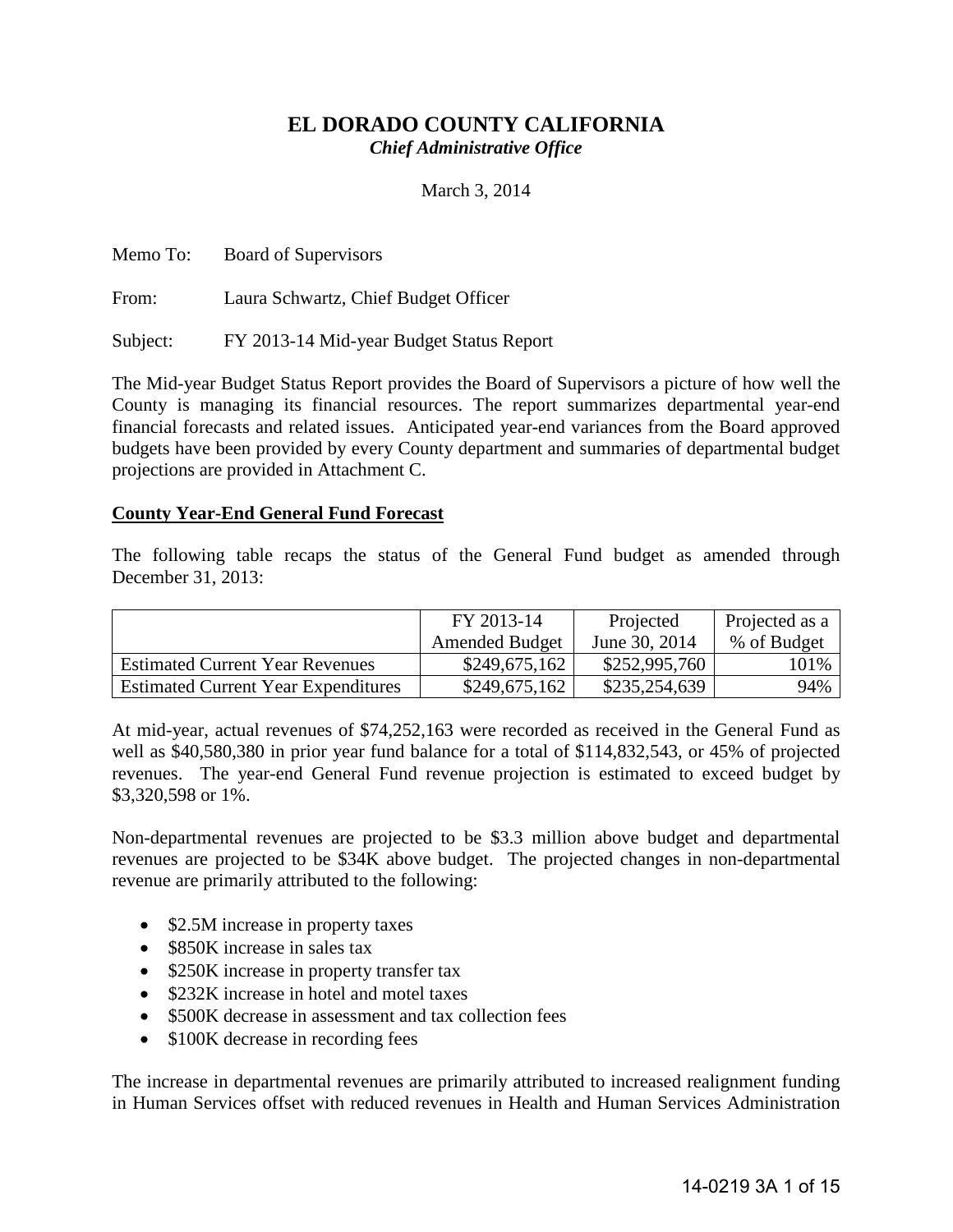and Development Services primarily related to less planning pass through funds than anticipated. Attachment A provides a summary of projected General Fund revenues and expenditures by department.

Total General Fund appropriations budgeted as of December 31, 2013 were \$249,675,162. Total actual expenditures at mid-year were equal to \$86,668,727 or 37% of projected appropriations in the General Fund. The year-end expenditure projection is estimated to equal 94% of budget.

The net result of increased revenues and lower appropriations is a year-end fund balance projection of \$17,741,121. This fund balance is comprised of the following components:

- \$9.6M in unspent contingency (this will be rolled forward to FY 2014-15)
- \$800K in non-departmental savings
- \$4M in departmental savings
- \$3.3M in additional non-department revenues

# Economic Uncertainties and Assumptions

The mid-year projection maintains the reserve for economic uncertainties at 5%, or \$10M. There are a few other assumptions that should be noted in regards to the mid-year projections. Departments have estimated very conservatively due to uncertainties surrounding employee wage increases, issues with the county-wide cost plan, new fiscal models within the two large agencies and late approval of department rates. The County's OMB A-87 cost plan is currently still being reviewed by the State. A-87 costs can't be charged to internal departments, included in external rates, or included in the Social Services claim to the State until this plan has been approved. The Auditor's office is working with the State to resolve issues with the plan primarily in regards to the Information Technologies rate methodology. The mid-year projection assumes that the cost plan will be approved. If the cost plan is not approved, the cost to the General Fund will exceed \$3M. Departments have been working with the Auditor's office on approval of department rates. These rates are not only used to bill outside agencies, but primarily used for internal billings. For example, the Facilities Division within the CAO's office charges departments with outside funding sources for facilities projects. Because rates were just approved a few weeks ago, no billings have taken place in FY 2013-14. This makes it very difficult for both the Facilities Division, as well as those departments being charged to accurately project revenues and expenses at mid-year. Therefore departments tend to take a conservative approach and assume no Net County Cost savings. Finally, the recent reorganizations of both the Community Development Agency and the Health and Human Services Agency have created new fiscal models that are still being worked through which also leads departments to a conservative approach in regards to mid-year projections.

# **Five Year Forecast**

Attachment B shows the revised 5 year forecast which currently shows a projected \$2.1M deficit in FY 2014-15. It is important to note that this is a projection based on the information provided at mid-year. Historically the departmental savings projected at mid-year tend to be very conservative. Last year, actual departmental savings exceeded the mid-year projection by \$4M.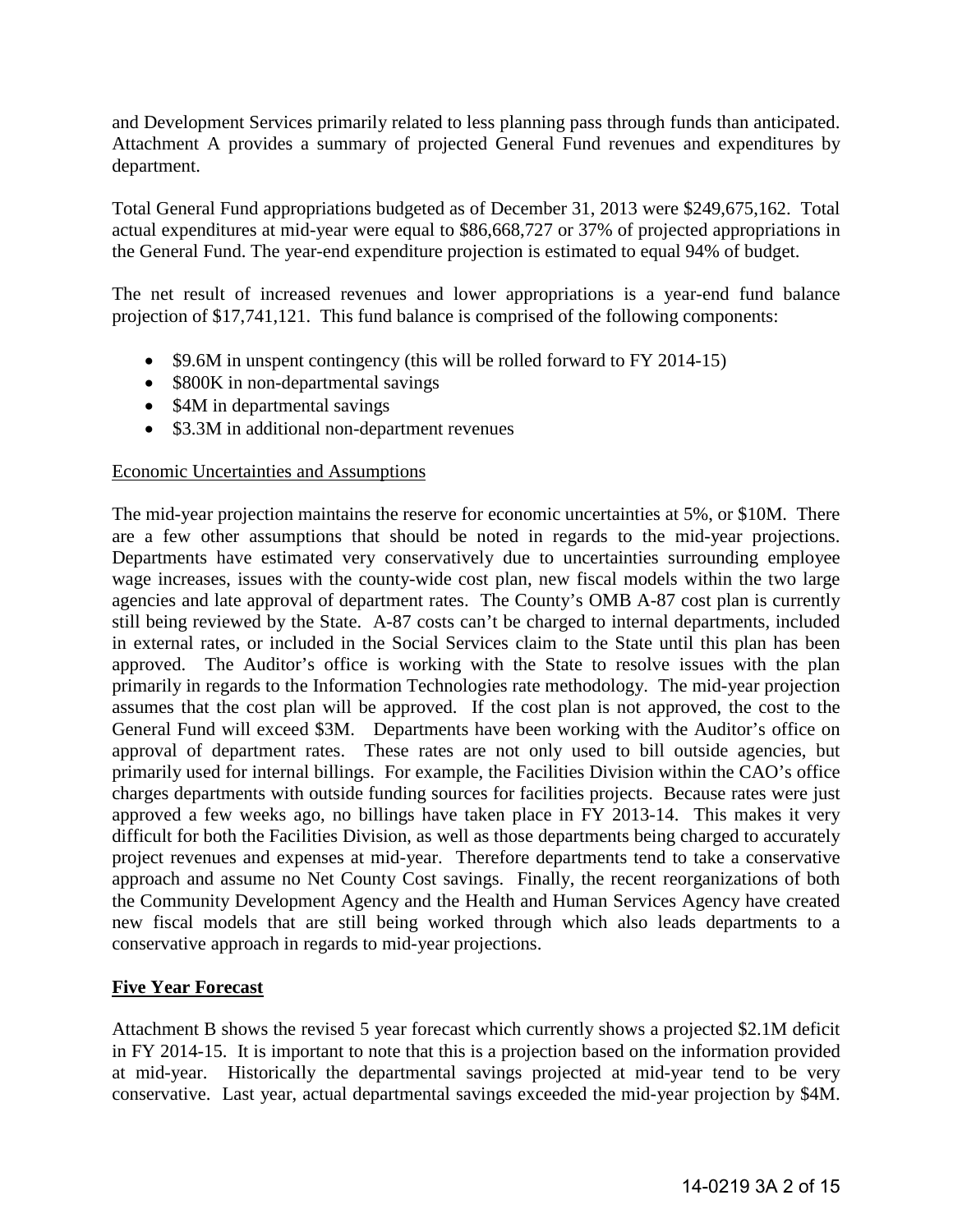Therefore, there is a very strong possibility that the actual fund balance determined in September could be much higher than the \$17.7M assumed in the mid-year projection.

The major assumptions in the 5 year forecast include:

- 1% growth in discretionary revenue
- 1% growth in departmental revenues
- 4.5% growth in salaries and benefits
- 2% growth in all other operating costs
- \$2.3M annual contribution to Transportation for road maintenance

#### Investment Strategy

The 5 year forecast assumes some savings related to the Investment Strategy. The majority of these savings are related to implementation of the Enterprise Resource Planning (ERP) system which includes replacement of the County financial system. Once fully implemented this system could save the County millions of dollars annually. The 5 year projection assumes approximately \$5M in ongoing savings in FY 2015-16, \$7M in FY 2016-17 and \$10M in FY 2017-18 and FY 2018-19.

# **Current Year Road Fund Forecast**

The following table recaps the status of the Roads- Transportation budget as amended through December 31, 2013:

|                                            | FY 2013-14            | Projected     | Projected as a |
|--------------------------------------------|-----------------------|---------------|----------------|
|                                            | <b>Amended Budget</b> | June 30, 2014 | % of Budget    |
| <b>Estimated Current Year Revenues</b>     | \$85,372,489          | \$80,299,038  | 94%            |
| <b>Estimated Current Year Expenditures</b> | \$85,372,489          | \$80,299,038  | 94%            |

The major decreases in revenues and expenditures within the Road Fund is primarily related to capital projects (\$1.7M), and salary savings (\$1.2M). The projections include a use of fund balance of \$674K resulting in an approximate year end fund balance of \$4.5M.

# **Current Year Community Services Forecast**

The following table recaps the status of the Human Services – Community Services budget as amended through December 31, 2013:

|                                            | FY 2013-14            | Projected     | Projected as a |
|--------------------------------------------|-----------------------|---------------|----------------|
|                                            | <b>Amended Budget</b> | June 30, 2014 | % of Budget    |
| <b>Estimated Current Year Revenues</b>     | \$9,730,038           | \$8,822,111   | 91%            |
| <b>Estimated Current Year Expenditures</b> | \$9,730,038           | \$8,822,111   | 91%            |

The change in revenues and appropriations is primarily related to decreases in federal program revenue offset with reduced appropriations.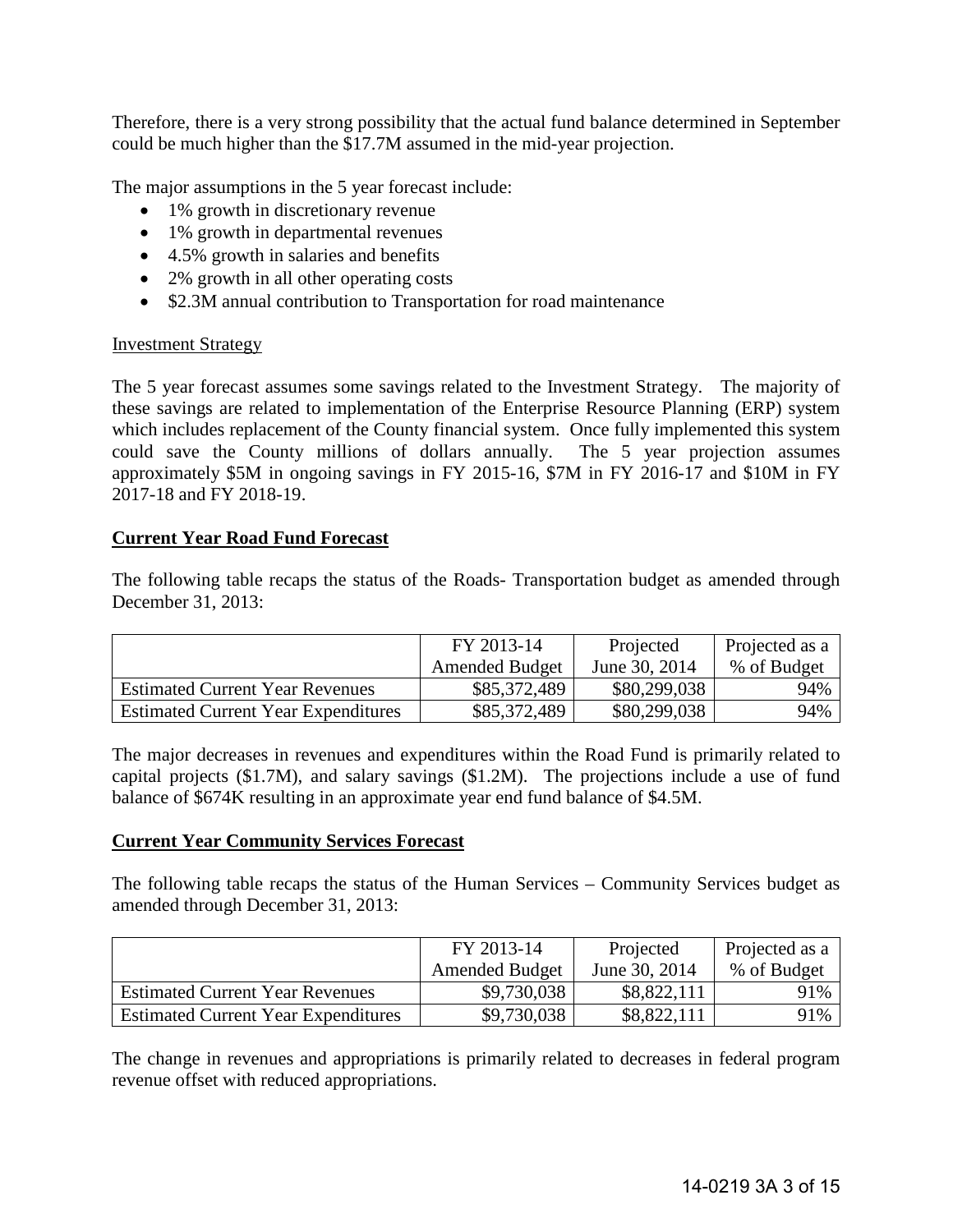# **Current Year Public Health Forecast**

The following table recaps the status of the Health Services – Public Health budget as amended through December 31, 2013:

|                                            | FY 2013-14            | Projected     | Projected as a |
|--------------------------------------------|-----------------------|---------------|----------------|
|                                            | <b>Amended Budget</b> | June 30, 2014 | % of Budget    |
| <b>Estimated Current Year Revenues</b>     | \$26,578,190          | \$20,030,275  | 75%            |
| <b>Estimated Current Year Expenditures</b> | \$26,578,190          | \$20,030,275  | 75%            |

The major decrease in revenues is related to a reduced use of fund balance. The Department budgets 100% of their available fund balance which was \$6.7M in FY 2013-14. The Department is projecting a use of fund balance of \$429K. The decrease in appropriations is primarily related to no planned use of contingency (\$5M) and savings in services and supplies (\$763K) related to reduced use of professional service contracts and special project expenses and salary savings (\$727K) from position vacancies.

# **Current Year Mental Health Forecast**

The following table recaps the status of the Health Services – Mental Health budget as amended through December 31, 2013:

|                                            | FY 2013-14            | Projected     | Projected as a |
|--------------------------------------------|-----------------------|---------------|----------------|
|                                            | <b>Amended Budget</b> | June 30, 2014 | % of Budget    |
| <b>Estimated Current Year Revenues</b>     | \$28,439,356          | \$19,794,540  | 70%            |
| <b>Estimated Current Year Expenditures</b> | \$28,439,356          | \$18,846,407  | 66%            |

Mental Health has two distinct programs with different funding sources. The traditional Mental Health revenues are projected at \$9.7M with appropriations of \$10.7M, resulting in a 100% use of fund balance of \$1M. The program is not sustainable and cost saving measures need to be taken. The Department has been undergoing fundamental program changes in staffing to best utilize resources and optimize billing practices. The Chief Administrative Office will be working closely with the department to monitor traditional Mental Health programs.

MHSA revenues are projected at \$9.1M with appropriations of \$8.2M resulting in an increase in fund balance of \$948K for a total year end projected fund balance of \$10.4M. Savings are due to the late start in initiating programs due to the adoption of the FY 2013-14 MHSA plan in December.

Additional detail is provided in Attachment C: Summaries of Department Mid-year Summaries. My staff and I remain available to answer any additional questions.

Attachment A: Summary of General Fund Department projections as of December 31, 2013 Attachment B: 5 year forecast

Attachment C: Department Mid-year Summaries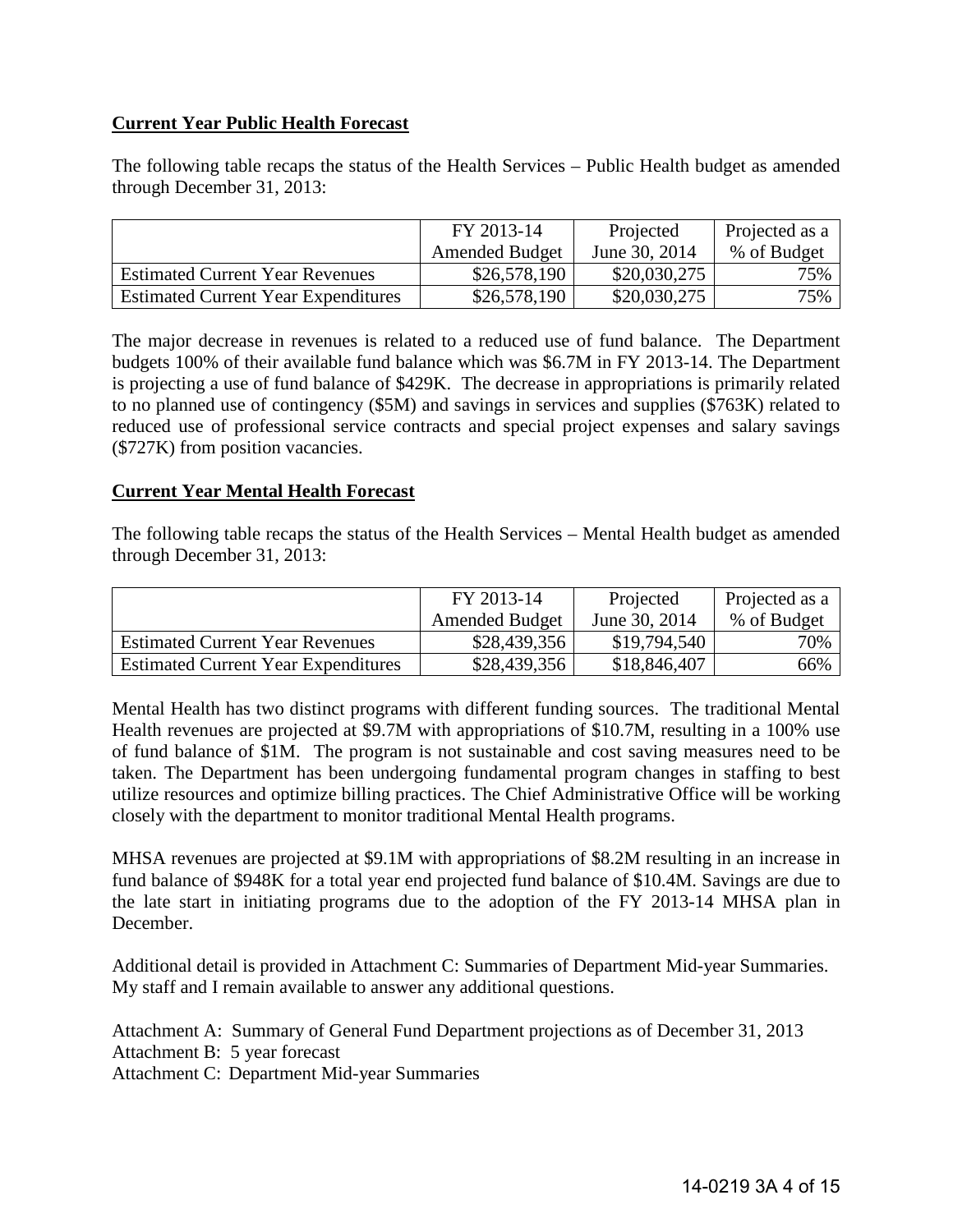| Attachment A - Summary of General Fund Department projections as of December 31, 2013 |
|---------------------------------------------------------------------------------------|
|---------------------------------------------------------------------------------------|

|                                      |                |            | <b>REVENUES</b>   |                 |           | <b>APPROPRIATIONS</b> |            |             |                |             |                 |           | N E 1               |                      |                    |  |
|--------------------------------------|----------------|------------|-------------------|-----------------|-----------|-----------------------|------------|-------------|----------------|-------------|-----------------|-----------|---------------------|----------------------|--------------------|--|
|                                      | 13-14 Budget   |            |                   | Proi Diff from  | Proj as % | 13-14 Budget          |            | Encumbrance | 12/31 Actual + |             | Proi Diff from  | Proj as % | <b>BUDGETED Net</b> | <b>Projected Net</b> | Variance from Net  |  |
| Department                           | <b>REVENUE</b> | 31-Dec     | <b>Projection</b> | <b>Budgeted</b> | of Budget | <b>APPROP</b>         | 31-Dec     | Amount      | Encumb         | Projection  | <b>Budgeted</b> | of Budget | <b>County Cost</b>  | <b>County Cost</b>   | <b>County Cost</b> |  |
|                                      | (FAMIS)        | (FAMIS)    |                   |                 |           | (FAMIS)               | (FAMIS)    | (FAMIS)     | (FAMIS)        |             |                 |           |                     |                      |                    |  |
| <b>Board of Supervisors</b>          | 9.407          | 773        | 1.073             | $-8,334$        | 11.4%     | 1,731,81              | 580.204    | 3,516       | 583,720        | 1,542,00    | $-189.805$      | 89.0%     | 1,722,404           | 1,540,933            | 181,471            |  |
| Chief Administrative Office          | 1.728.079      | $-602,183$ | 1.728.07          |                 | 100.09    | 7.945.978             | 3.098.457  | 62.35'      | 3.160.808      | 7,945,97    |                 | 100.0%    | 6.217.899           | 6.217.89             |                    |  |
| Auditor-Controller                   | 455.820        | 313.240    | 442.456           | $-13.364$       | 97.19     | 3.191.478             | 1.222.512  | 162         | 1.222.674      | 2,972,230   | $-219.248$      | 93.1%     | 2.735.658           | 2,529,774            | 205,884            |  |
| Treasurer-Tax Collector              | 1,744,562      | 747,799    | 1,744,562         |                 | 100.09    | 2,911,501             | 1,100,430  | 29,675      | 1,130,105      | 2,911,501   |                 | 100.0%    | 1,166,939           | 1,166,939            |                    |  |
| Assessor                             | 432.710        | 57.638     | 432.710           |                 | 100.09    | 3.549.674             | 1.417.311  | $-771$      | 1.416.540      | 3.549.674   |                 | 100.0%    | 3.116.964           | 3.116.964            | $\Omega$           |  |
| County Counsel                       | 467,750        | 60,947     | 405,000           | $-62,750$       | 86.6%     | 2,881,256             | 1,172,367  | 50,933      | 1,223,300      | 2,840,541   | $-40,715$       | 98.6%     | 2,413,506           | 2,435,54             | $-22,035$          |  |
| Human Resources                      |                | 40         | 69                | 69              | 0.09      | 1.600.731             | 556,682    | 29,597      | 586,279        | 1,376,630   | $-224.101$      | 86.0%     | 1.600.731           | 1,376,56             | 224,170            |  |
| Information Technologies             | 2.115.27'      | 16,537     | 2,115,27          |                 | 100.09    | 4,655,406             | 3,226,381  | 263,639     | 3,490,020      | 4,655,406   |                 | 100.0%    | 2,540,135           | 2,540,135            |                    |  |
| Economic Dev / Parks & Trails        | 1,431,231      | 628,443    | 1,433,73          | 2,500           | 0.09      | 3,831,273             | 736,106    | 192,976     | 929,082        | 2,996,648   | $-834,625$      | 78.2%     | 2,400,042           | 1,562,917            | 837,125            |  |
| Surveyor                             | 80.415         | 36,316     | 80,415            |                 | 100.09    | 1.645.917             | 704.442    | $-977$      | 703,465        | 1.607.117   | $-38.800$       | 97.6%     | 1.565.502           | 1,526,70             | 38,800             |  |
| Non-Departmental G.F. (incl conting) | 104.193.390    | 57.245.823 | 107.479.903       | 3.286.513       | 103.29    | 45.536.974            | 6.084.844  |             | 6.084.844      | 35.180.50   | $-10.356.472$   | 77.3%     | $-58.656.416$       | $-72.299.40$         | 13,642,985         |  |
| Designations, Reserve & FB           | 40,580,380     |            | 40,580,380        |                 | 100.09    | 621,201               |            | $\Omega$    |                | 621,201     |                 | 100.0%    | $-39,959,179$       | $-39,959,179$        |                    |  |
| <b>Grand Jury</b>                    |                |            |                   |                 | 0.09      | 83.449                | 24,560     | $\Omega$    | 24.560         | 83.449      |                 | 100.0%    | 83.449              | 83.449               |                    |  |
| <b>Superior Court MOE</b>            | 1.345.500      | 678.398    | 1,345,500         |                 | 100.09    | 3.066.00              | 1.626.366  | 5.951       | 1.632.317      | 3.066.000   |                 | 100.0%    | 1.720.500           | 1.720.500            |                    |  |
| <b>District Attorney</b>             | 2.574.769      | 449.552    | 2,574,769         |                 | 100.09    | 8.148.07              | 3.729.687  | 21,291      | 3.750.978      | 8.148.07    |                 | 100.0%    | 5.573.302           | 5,573,302            |                    |  |
| <b>Public Defender</b>               | 353.698        | 115.965    | 274,100           | $-79.598$       | 77.5%     | 3.129.97              | 1,313,575  | 971         | 1.314.546      | 3.050.376   | $-79.598$       | 97.5%     | 2.776.276           | 2.776.276            |                    |  |
| Sheriff                              | 14,711,349     | 3,665,137  | 14,711,349        |                 | 100.09    | 56,516,980            | 21,501,847 | 617.753     | 22,119,600     | 54,719,98   | $-1,797,000$    | 96.8%     | 41,805,631          | 40,008,63            | 1,797,000          |  |
| Probation                            | 4.850.877      | 1.414.810  | 4,621,478         | $-229,399$      | 95.3%     | 14.984.604            | 5,719,864  | 63,817      | 5,783,681      | 14.229.381  | $-755,223$      | 95.0%     | 10.133.727          | 9.607.903            | 525,824            |  |
| Ag Commissioner                      | 797.384        | 31.077     | 797.384           |                 | 100.0%    | 1.316.87              | 550.074    | 7.056       | 557.130        | 1.316.87    |                 | 100.0%    | 519.487             | 519.487              |                    |  |
| Recorder-Clerk/Registrar of Voters   | 2,400,661      | 551,769    | 2,374,418         | $-26,243$       | 98.9%     | 3,478,585             | 1,153,743  | 3.170       | 1,156,913      | 3,388,449   | $-90.136$       | 97.4%     | 1.077.924           | 1,014,03             | 63,893             |  |
| Transportation                       | 1,390,090      | 30,043     | 1,407,260         | 17.170          | 101.29    | 2,154,441             | 85,572     | 14,992      | 100.564        | 2,195,514   | 41.073          | 101.9%    | 764.351             | 788.254              | $-23,903$          |  |
| <b>Development Services</b>          | 8.425.464      | 2.100.747  | 7,733,494         | $-691.970$      | 91.89     | 12.477.19             | 3.989.318  | 54.056      | 4.043.374      | 10.386.15   | $-2,091,039$    | 83.2%     | 4.051.726           | 2.652.65             | ,399,069           |  |
| Public Health (Animal Services)      | 1.292.384      | 305,482    | 1,246,436         | $-45,948$       | 96.4%     | 2,524,870             | 726.741    | 14,814      | 741,555        | 2.478.922   | $-45,948$       | 98.2%     | 1.232.486           | 1,232,486            |                    |  |
| <b>Environmental Management</b>      | 2.198.008      | 577.434    | 2.337.29          | 139,288         | 106.3%    | 2.198.008             | 651.953    | 7.612       | 659.565        | 2.337.296   | 139.288         | 106.3%    |                     |                      |                    |  |
| <b>HHSA Agency Admin</b>             | 4,054,455      | 40         | 3,270,119         | $-784,336$      | 80.7%     | 4,071,455             | 2,572,210  | 20,167      | 2,592,377      | 4,396,433   | 324,978         | 108.0%    | 17,000              | 1.126.314            | $-1,109,314$       |  |
| Veterans Services                    | 50.177         | 27.671     | 76.53'            | 26,354          | 152.5%    | 390,535               | 167.180    | 8,331       | 175.511        | 436,737     | 46,202          | 111.8%    | 340,358             | 360.206              | $-19,848$          |  |
| Human Services                       | 44.116.304     | 4.054.842  | 45.969.950        | 1.853.646       | 104.29    | 45.640.321            | 17,591,849 | 114.148     | 17,705,997     | 47.493.967  | 1,853,646       | 104.1%    | 1.524.017           | 1.524.017            |                    |  |
| Library                              | 2.047.748      | 363,250    | 1,984,748         | $-63,000$       | 96.9%     | 3.563.329             | 1.449.052  | 22,503      | 1,471,555      | 3,500,329   | $-63,000$       | 98.2%     | 1,515,581           | 1,515,58             | $\Omega$           |  |
| <b>Child Support Services</b>        | 5,827,279      | ,380,573   | 5,827,279         |                 | 100.0%    | 5,827,279             | 2,306,714  | 953         | 2,307,667      | 5,827,279   |                 | 100.0%    | $\Omega$            |                      | $\Omega$           |  |
| <b>GENERAL FUND TOTAL</b>            | 249.675.162    | 74,252,163 | 252.995.760       | 3.320.598       | 101.3%    | 249,675,162           | 85.060.041 | 1.608.686   | 86.668.727     | 235.254.639 | $-14.420.523$   | 94.2%     | $\Omega$            | $-17,741,121$        | 17,741,121         |  |
| Departmental                         | 104.901.392    | 17.006.340 | 104,935,477       | 34,085          | (0)       | 203,516,987           | 78,975,197 | 1,608,686   | 80.583.883     | 199,452,936 | (4,064,051)     |           | 98.615.595          | 94,517,459           | 4,098,136          |  |
| Non-Departmental                     | 144.773.770    | 57,245,823 | 148,060,283       | 3,286,513       |           | 46, 158, 175          | 6,084,844  |             | 6,084,844      | 35,801,703  | (10, 356, 472)  |           | (98, 615, 595)      | (112, 258, 580)      | 13,642,985         |  |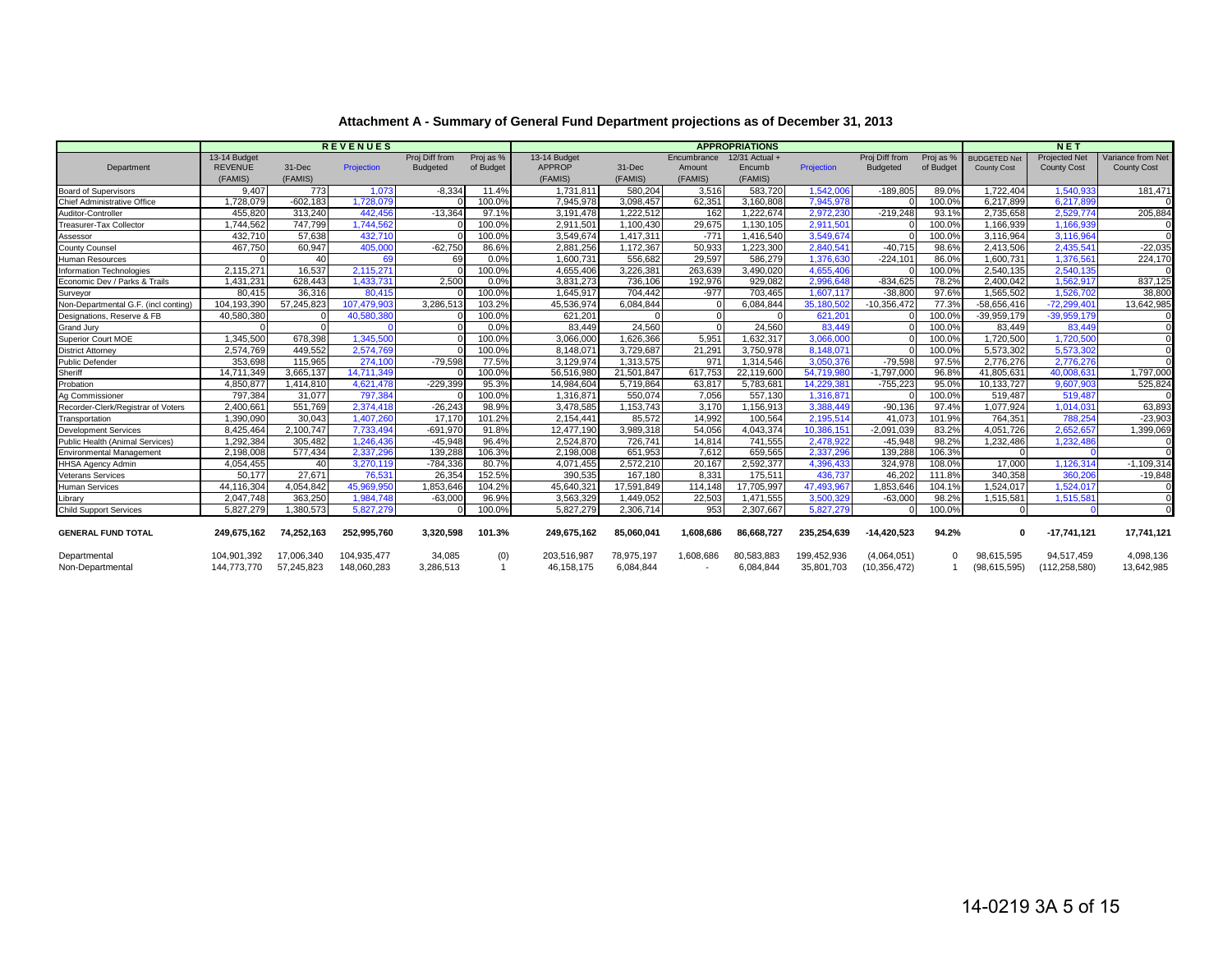# **Attachment B 5 year forecast as of February 28, 2014**

# **COUNTY OF EL DORADO**

**General Fund Revenue and Appropration Projection**

|                                                                                                     |                         | FY 2014-15         | FY 2015-16           |                                      | Projected<br>FY 2016-17 | FY 2017-18                                                       | FY 2018-19        |
|-----------------------------------------------------------------------------------------------------|-------------------------|--------------------|----------------------|--------------------------------------|-------------------------|------------------------------------------------------------------|-------------------|
| <b>REVENUES</b>                                                                                     |                         |                    |                      |                                      |                         |                                                                  |                   |
| Property Tax                                                                                        | \$                      | 55,901,054 \$      | 56,460,064 \$        |                                      | 57,024,665 \$           | 57,594,912 \$                                                    | 58,170,861        |
| <b>Other Local Taxes</b>                                                                            |                         | 34,822,974         | 35,140,528           |                                      | 35,461,258              | 35,785,195                                                       | \$<br>36,112,371  |
| Licenses/Permits/Franchises                                                                         |                         | 6,515,811          | 6,634,452            |                                      | 6,756,952               | 6,883,470                                                        | \$<br>7,014,168   |
| Fines/Forfeitures/Penalties                                                                         |                         | 934,788            | 940,885              |                                      | 947,044                 | \$<br>953,265                                                    | \$<br>959,547     |
| Use of Funds/Property                                                                               |                         | 161,250            | 161,463              |                                      | 161,678                 | \$<br>161,894                                                    | \$<br>162,113     |
| Intergovernmental Revenue                                                                           |                         | 62,233,225         | 64,808,593           |                                      | 67,489,288              | \$<br>68,687,893                                                 | \$<br>69,961,355  |
| <b>Charges for Service</b>                                                                          |                         | 20,242,607         | 20,422,556           |                                      | 20,604,350              | \$<br>20,788,009                                                 | \$<br>20,973,551  |
| <b>Other Revenue</b>                                                                                |                         | 2,547,882          | 2,555,161            |                                      | 2,562,513               | \$<br>2,569,938                                                  | \$<br>2,577,438   |
| <b>Transfers from Other Funds</b>                                                                   |                         | 30, 157, 173       | 29,653,466           |                                      | 29,115,060              | \$<br>30,132,174                                                 | \$<br>31,150,777  |
| <b>Total Current Revenues</b>                                                                       | \$                      | 213,516,763        | \$<br>216,777,169 \$ |                                      | 220,122,808             | \$<br>223,556,749                                                | \$<br>227,082,182 |
| Appropriation from Fund Balance*                                                                    |                         | 17,741,121         | 13,200,000           |                                      | 15,400,000              | 18,700,000                                                       | 18,900,000        |
| <b>Total Revenues</b>                                                                               | $\overline{\mathbf{s}}$ | 231,257,884        | \$<br>229,977,169    | $\overline{\boldsymbol{\mathsf{s}}}$ | 235,522,808             | \$<br>242,256,749                                                | \$<br>245,982,182 |
| <b>Discretionary Revenues</b>                                                                       | \$                      | 125,596,051        | \$<br>121,928,048 \$ |                                      | 125,009,898 \$          | 129,200,567 \$                                                   | 130,300,141       |
| <b>Departmental Revenues</b>                                                                        |                         | 105,661,834        | 108,049,121          |                                      | 110,512,910             | 113,056,183                                                      | 115,682,041       |
| <b>Total Revenues</b>                                                                               | \$                      | 231,257,884        | \$<br>229,977,169    | - \$                                 | 235,522,808             | \$<br>242,256,749                                                | \$<br>245,982,182 |
| <b>APPROPRIATIONS (Category)</b>                                                                    |                         |                    |                      |                                      |                         |                                                                  |                   |
| <b>General Government</b>                                                                           | \$                      | 34,777,764         | \$<br>36,126,956 \$  |                                      | 37,533,930 \$           | 39,001,226 \$                                                    | 40,531,499        |
| Law and Justice                                                                                     |                         | 89,333,440         | 92,907,085           |                                      | 96,632,617              | 100,516,693                                                      | 104,566,264       |
| Land Use & Development                                                                              |                         | 20,524,231         | 21,285,789           |                                      | 22,078,377              | 22,903,325                                                       | 23,762,025        |
| <b>Health/Human Services</b>                                                                        |                         | 64,089,766         | 66,240,605           |                                      | 68,473,568              | 70,792,056                                                       | 73,199,621        |
| Nondepartmental                                                                                     |                         | 24,368,047         | 24,759,962           |                                      | 25,257,634              | 25,661,237                                                       | 26,170,947        |
| <b>Total Appropriations</b>                                                                         | \$                      | 233,093,248        | \$<br>241,320,397 \$ |                                      | 249,976,126             | \$<br>258,874,537 \$                                             | 268,230,357       |
| <b>APPROPRIATIONS (Object)</b>                                                                      |                         |                    |                      |                                      |                         |                                                                  |                   |
| Salaries/Benefits                                                                                   | \$                      | 147,864,877        | \$<br>154,509,542 \$ |                                      | 161,453,217 \$          | 168,709,358 \$                                                   | 176,292,025       |
| <b>Operating Expenses</b>                                                                           |                         | 61,732,185         | 62,874,446           |                                      | 64,039,574              | 65,228,027                                                       | 66,440,273        |
| <b>Fixed Assets</b>                                                                                 |                         | 1,740,493          | 1,775,220            |                                      | 1,810,642               | 1,846,772                                                        | 1,883,625         |
| <b>Other Financing Uses</b>                                                                         |                         | 91,871             | 93,709               |                                      | 95,583                  | 97,495                                                           | 99,445            |
| <b>Transfer to Other Funds</b>                                                                      |                         | 15,463,822         | 15,667,481           |                                      | 15,877,110              | 16,092,885                                                       | 16,314,988        |
| Appropriation for Contingency                                                                       |                         | 6,200,000          | 6,400,000            |                                      | 6,700,000               | 6,900,000                                                        | 7,200,000         |
| <b>Total Appropriations</b>                                                                         | \$                      | 233,093,248        | \$<br>241,320,397 \$ |                                      | 249,976,126             | \$<br>258,874,537 \$                                             | 268,230,357       |
| <b>Revenue Surplus/(Shortfall)</b>                                                                  | \$                      | $(1,835,363)$ \$   | $(11,343,228)$ \$    |                                      | $(14, 453, 317)$ \$     | $(16,617,788)$ \$                                                | (22, 248, 174)    |
| <b>Designated for Capital Projects</b>                                                              | \$                      | 7,115,793          | \$<br>7,115,793      | \$                                   | 7,115,793               | \$<br>7,115,793                                                  | \$<br>7,115,793   |
| <b>Designated for Contingencies</b>                                                                 | \$                      |                    | \$                   | \$                                   |                         | \$                                                               | \$                |
| <b>General Reserve</b>                                                                              | \$                      | 10,002,422         | \$<br>10,281,736     | \$                                   | 10,666,685              | \$<br>11,067,456                                                 | \$<br>11,484,729  |
| \$ Needed for 5% General Reserve                                                                    | \$                      | 10,281,736         | \$<br>10,666,685     | \$                                   | 11,067,456              | \$<br>11,484,729                                                 | \$<br>11,919,215  |
| <b>Additional Funds to Reach 5%</b>                                                                 | \$                      | $(279, 314)$ \$    | $(384, 949)$ \$      |                                      | $(400, 771)$ \$         | $(417, 273)$ \$                                                  | (434, 486)        |
| <b>Total Revenue Surplus/Shortfall</b>                                                              | \$                      | $(2, 114, 677)$ \$ | $(11, 728, 176)$ \$  |                                      | $(14, 854, 088)$ \$     | $(17,035,062)$ \$                                                | (22,682,661)      |
| FY 2014-15 Assumptions                                                                              |                         |                    |                      |                                      |                         |                                                                  |                   |
| Property Tax and other local taxes grown at 1% annually<br>All other Discretionary Rev remains flat |                         |                    |                      |                                      |                         | * Investment Strategy Savings<br><b>Included in Fund Balance</b> |                   |
| 1% growth on departmental revenues                                                                  |                         |                    |                      |                                      |                         | Assumes \$5M in FY 15-16                                         |                   |

Funding of \$2.3M for roads<br>4.5% growth on salaries and benefits, 2% growth in all other operating costs Assumes \$10M in FY 16-17<br>4.5% growth on salaries and benefits, 2% growth in all other operating costs Assumes \$10M in 4.5% growth on salaries and benefits, 2% growth in all other operating costs Assumes \$10M in FY 17-18<br>Assumes 25% (Approx \$500K) TOT for GF Operating Costs Assumes \$10M in FY 18-19

Assumes 25% (Approx \$500K) TOT for GF Operating Costs

#### **FY 2015-16 through FY 2018-19**

Fund balance = Contingency plus \$2M departmental savings / increased revenues plus Investment Strategy Savings All other assumptions remain the same as FY 2014-15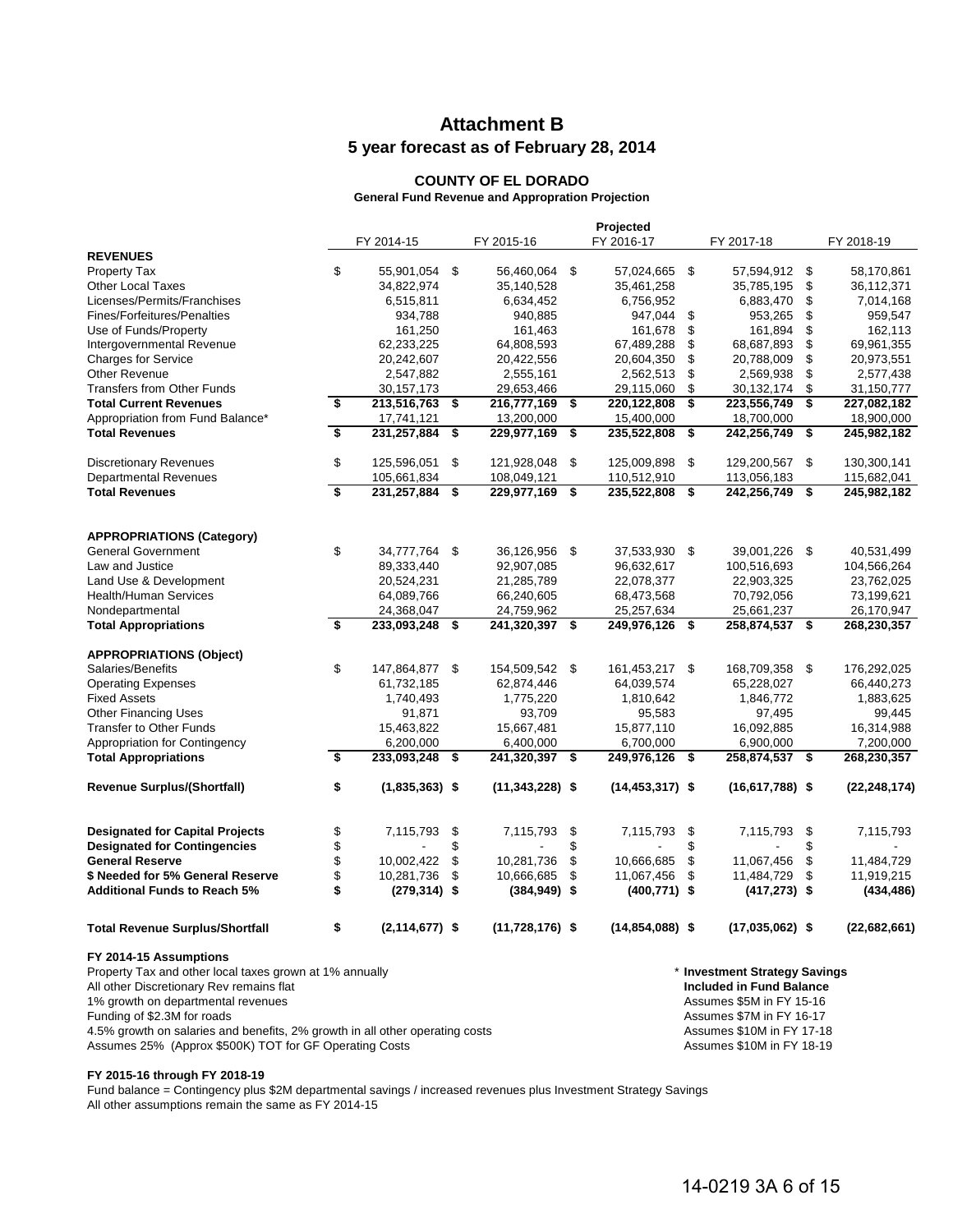# **Attachment C: Summaries of Department Mid-Year Projections**

# **General Government**

# **Board of Supervisors** – Net County Cost savings of \$181,471

The Board of Supervisors projects reduced revenues of \$8,334 and appropriations of \$189,805 resulting in a decrease to Net County Cost of \$181,471. Savings are primarily related to salaries and benefits as well as \$23K related to not purchasing the tab filing system.

# **Chief Administrative Office** – No change to Net County Cost

The Chief Administrative Office is not projecting any change from Net County Cost. However, billing rates were just approved within the last few weeks for services of both the centralized fiscal/admin unit as well as facilities. Therefore it is difficult to estimate charges for service to other departments. A detailed analysis will be done at  $3<sup>rd</sup>$  quarter.

# *Accumulative Capital Outlay Fund*

The Accumulative Capital Outlay (ACO) fund included funding for projects totaling \$16.8M in FY 13-14. The department is estimating completing approximately \$8.5M worth of projects in FY 13-14. The department anticipates that projects and funding will carry forward to FY 14-15.

# **Auditor-Controller** – Net County Cost savings of \$205,884

The Auditor-Controller projects decreased revenues of \$13,364 and appropriations of \$219,248 resulting in a decrease to Net County Cost of \$205,884. Decreased appropriations are related to salary savings related to vacancies within the department.

# **Treasurer-Tax Collector** – No change to County Cost

The department does not anticipate any material changes from budget. Any additional salary costs that may be incurred related to the FENIX system implementation will be funded from the FENIX project budget.

# **Assessor** – No change to Net County Cost

The department does not anticipate any material changes from budget.

# **County Counsel** – Net County Cost Increase of \$22,035

County Counsel is projecting a revenue shortfall of \$62,750 based on current year-to-date billable hours using last fiscal year's hourly billing rates. A revised projection of current year revenues will be made when the new billing rates are finalized. The department currently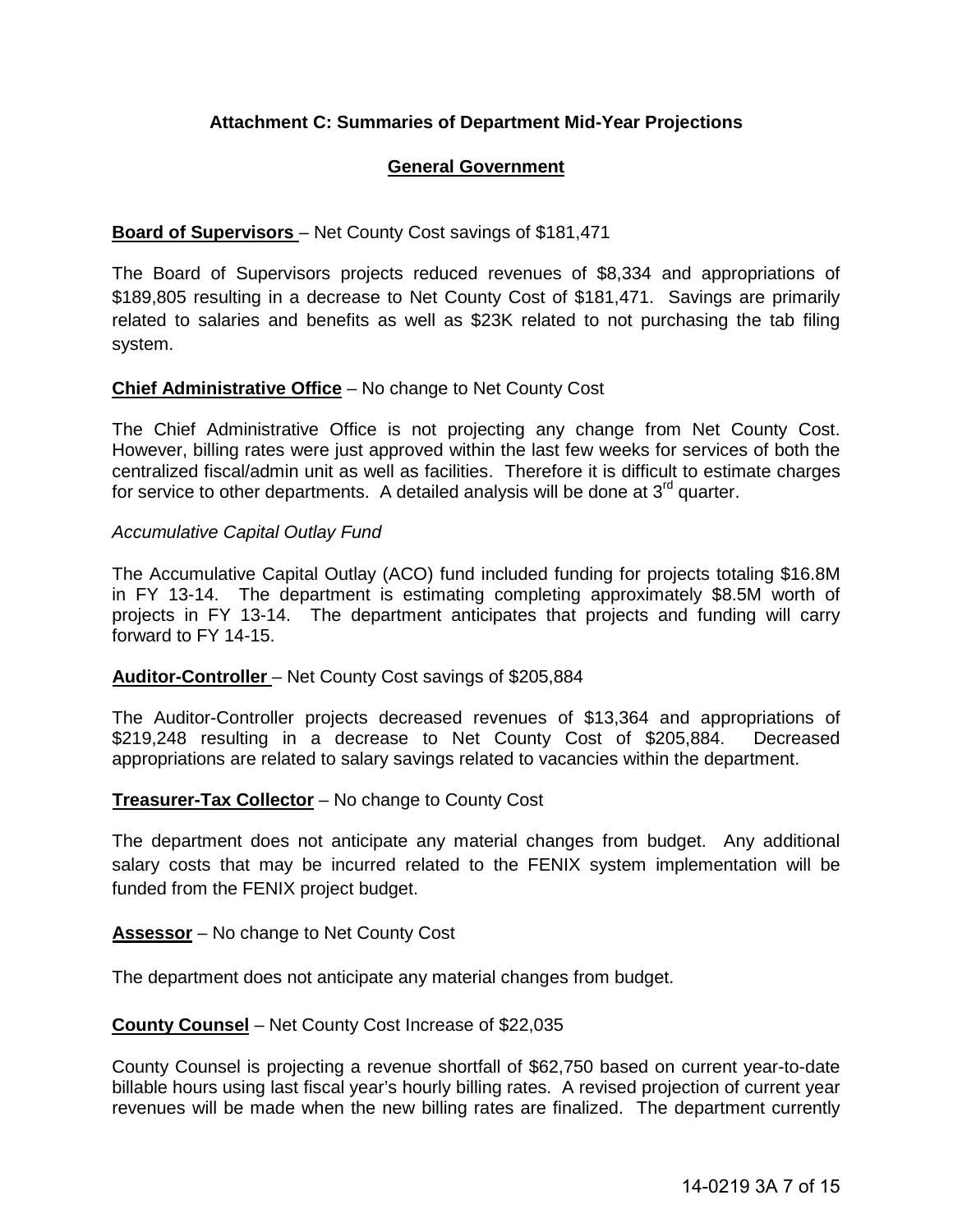anticipates expenditure savings of \$40,715 which is primarily the result of salary savings from previously vacant positions which will offset a majority of the projected revenue shortfall. The Chief Administrative Office will be working with the department to monitor revenue projections and may return with a budget transfer towards the end of the year if necessary.

# **Human Resources** – Net County Cost savings of \$224,170

The Human Resources department is projecting Net County Cost savings of \$224,170 which is primarily the result of salary savings from vacant positions that have only recently been filled or are currently in the recruitment process.

Risk Management does not anticipate any material changes from budget.

# **Information Technologies** – Budget still under review

The Information Technologies budget will need to be re-worked depending on the outcome of the State review of the County's A-87 cost allocation plan. The methodology used to create the rates for network and mainframe charges is under review. The department is working directly with the Chief Administrative Office and the Auditor's office to restructure the FY 13-14 budget to accommodate any changes in methodology. If a budget transfer is required, the Department will return to the Board at a later date.

# **Economic Development** – Net County Cost savings of \$837,125

The Economic Development Division is projecting Net County Cost savings of \$837,125. The savings is comprised of salary savings from position vacancies (\$116,962) and changes in projected program expenses for the current year (\$629,678). The current year budget includes funding for several key program initiatives:

| <b>Cultural and Community Development Grants</b> | \$80,000  |
|--------------------------------------------------|-----------|
| Veterans Program Support                         | \$97,400  |
| <b>Grant Development Program</b>                 | \$100,000 |
| Web Portal Project                               | \$100,000 |

Last fall, the Board authorized the following in support of the key program initiatives:

- Award of 19 grants under the Cultural and Community Development Program totaling \$79,670
- Contract with the El Dorado Community Foundation for Veteran's programs \$97,400
- Contract with Grant Management Associates in an amount not to exceed \$100,000 for grant application and administration services
- Contract with GloGou, Inc. for the development of the county Web Portal.

Although the contracts are in place, the full amount of all contracts will not be expended prior to the end of the fiscal year. Projected costs are approximately \$245,900.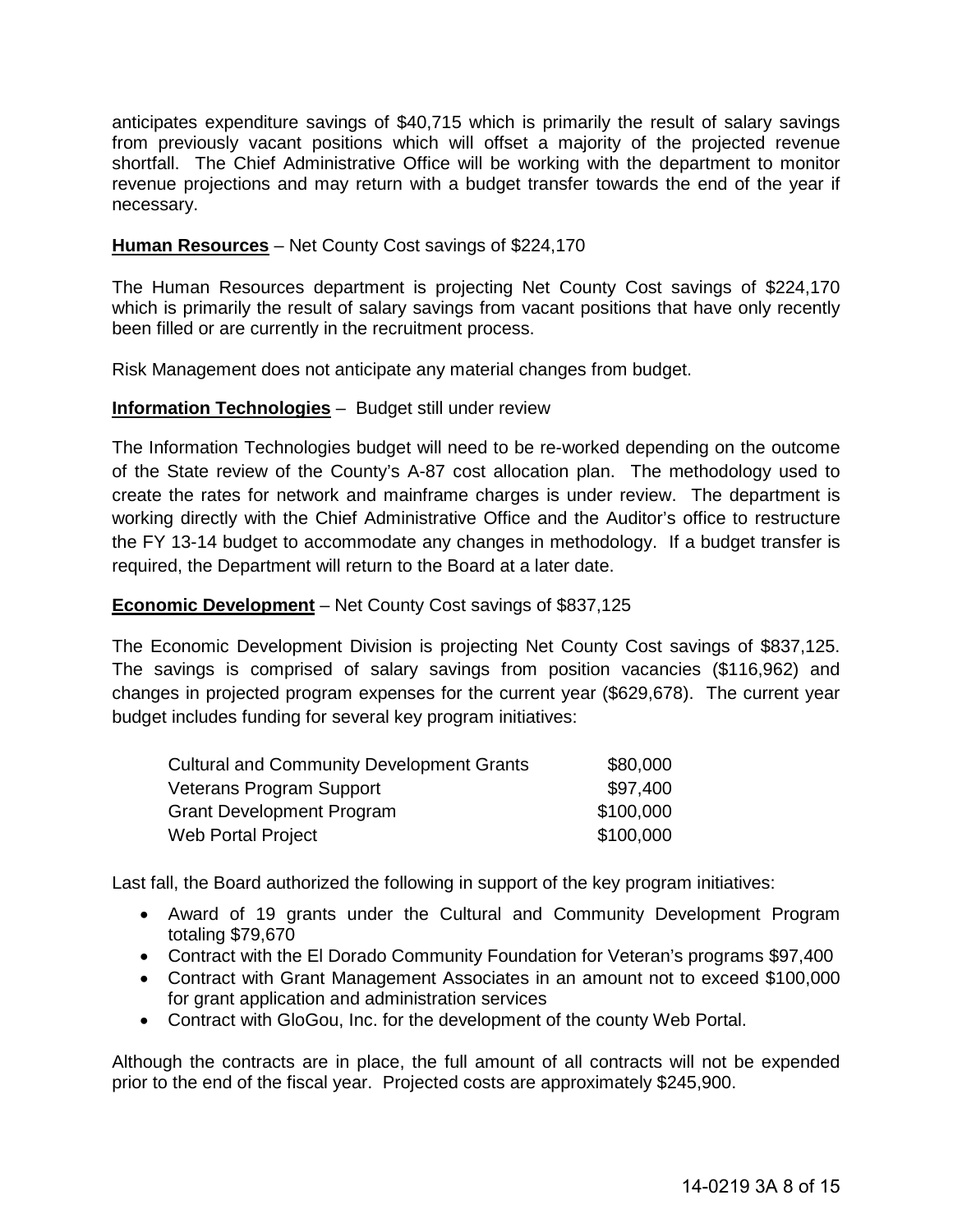Additionally, the FY 2013-14 budget included \$400,000 to be programmed for economic development and incentives programs to address a variety of issues and challenges related to business attraction and retention as well as recognizing the role that Parks & Trails and Housing, Community and Economic Development programs play in meeting the Board's stated goals to encourage and promote Economic Development. The recently hired Economic Business Relations Manager is working to develop a comprehensive economic development plan for review by the Community & Economic Development Advisory Committee and submittal to the Board of Supervisors later this year. It is likely that these funds will not be spent prior to June 30, 2014.

Unspent funds will be carried forward and re-budgeted in FY 2014-15.

# **Recorder Clerk / Elections** – Net County Cost savings of \$63,893

The Recorder Clerk/Elections department is projecting decreased revenues of \$26,243 and decreased expenditures of approximately \$90,136 resulting in a reduction in Net County Cost of \$63,893.

Both the Elections and Recorder Clerk divisions have one-time savings due to vacancies. In addition, the Recorder-Clerk's division will see savings in professional services of \$30,000 due to a delay in the project of converting microfiche documents to digitalized images. This project is on-going and has been delayed for this fiscal year, but will be continued next year.

# **Law & Justice**

**Grand Jury** – No change to Net County Cost

**Superior Court MOE –** No change to Net County Cost

**District Attorney** – No change to Net County Cost

**Public Defender** – No change to Net County Cost

The Department is projecting a decrease in revenues of \$79,598 and decreased appropriations of \$79,598 resulting in no change to Net County Cost. Savings are primarily related to salaries and benefits due to vacancies.

**Sheriff** – Net County Cost savings of \$1,797,000

The Department is projecting savings in salaries and benefits of \$1,797,000 with revenues coming in at budget resulting in a Net County Cost savings of \$1,797,000.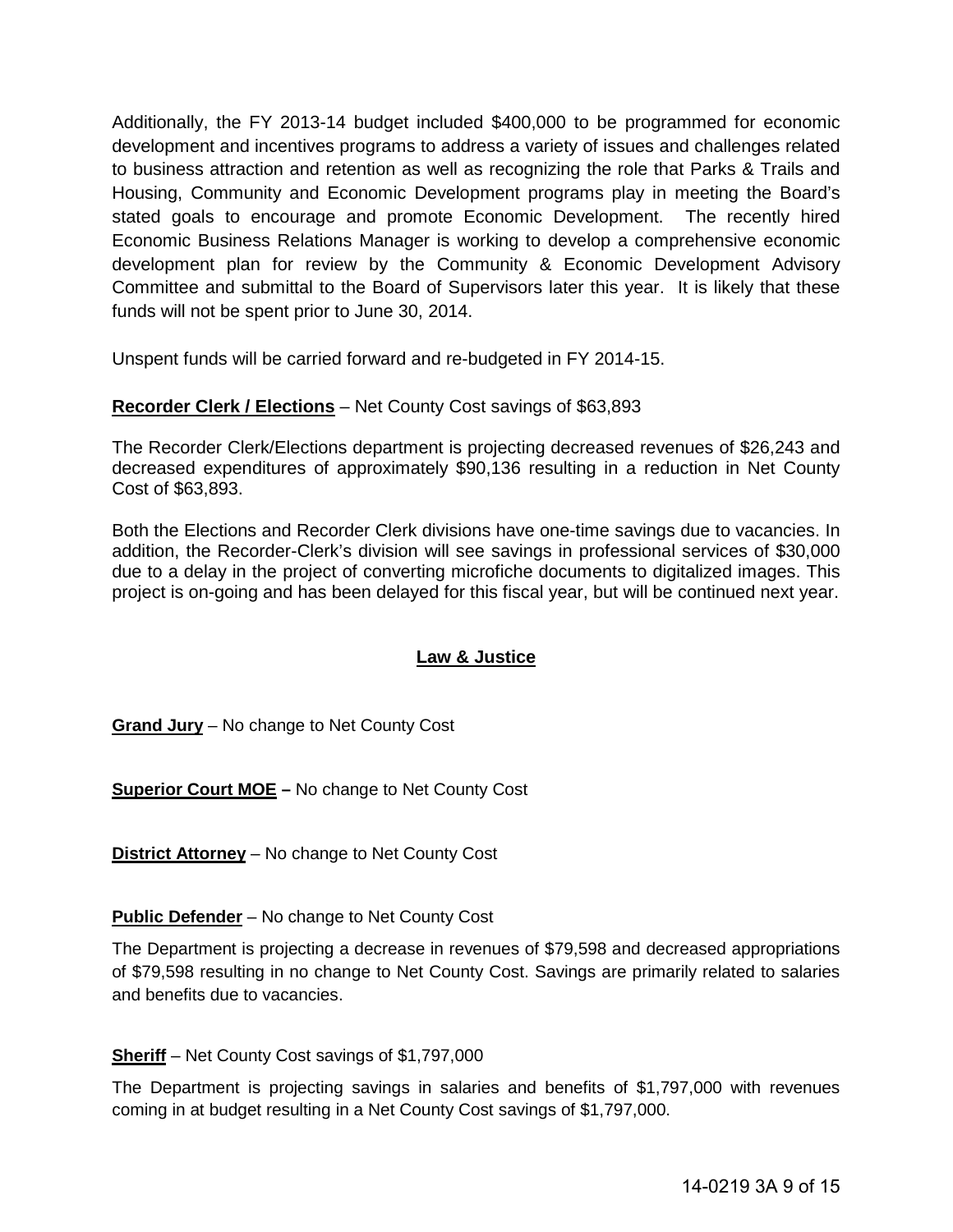**Probation** – Net County Cost savings of \$525,824.

The Probation department is projecting reduced revenues of \$229,399 and reduced appropriations of \$296,828 resulting in a reduction in Net County Cost of \$525,824.

The shortfall in revenue is primarily the result of not realizing revenue from various special revenue funds. All reductions are offset by a corresponding reduction in services and supplies.

The Department anticipates savings in salaries and benefits of \$293,828. Currently Probation has eleven vacant positions. The mid-year projection assumes the department will fill ten of these vacancies. Additional savings to Net County Cost will be realized if positions are not filled as anticipated.

# **Land Use and Development Services**

**Surveyor** – Net County Cost savings of \$38,800

The Surveyor projects no change in revenues and appropriation savings of \$38,800 resulting in a decrease to Net County Cost of \$38,800. Savings are due to one-time salary and benefit savings from a currently vacated position as well as reducing the need for an IT server. The latter savings come from better utilizing the IT Departments' equipment and services. A recruitment is in process to fill the vacant Deputy Surveyor position.

#### **Agriculture** – No Change to Net County Cost

Revenues for Agriculture are projected to come in at the budgeted level of \$797,384; however, unclaimed gas tax revenues of \$289,440 are not received until April and it is not yet known if the department's annual allocation will be reduced by the State. The department has been tightly controlling expenditures in the event that actual unclaimed gas tax revenues fall short of the amount budgeted in order to remain within their budgeted Net County Cost.

#### **Transportation –** Net County Cost Increase of \$23,903

Fund Type 10 – County Engineer / Property Services (Cemetery Operations)

The department is projecting increased revenues of \$17,170 and increased appropriations of \$41,073 resulting in an increase in Net County Cost of \$23,903.

The increase in appropriations is primarily related to more work than anticipated performed by Road Fund staff for Placerville Union Cemetery operations and general overall cemetery operations. The increase is due to a change in methodology where staff costs are being recorded in the Cemetery budget unit instead of in the CDA Administration unit budget. This change allows for the direct personnel costs associated with the program to be recorded directly against the Cemetery budget unit. This will be an on-going cost for the program. There is a like decrease in personnel costs in Development Services, Department 34.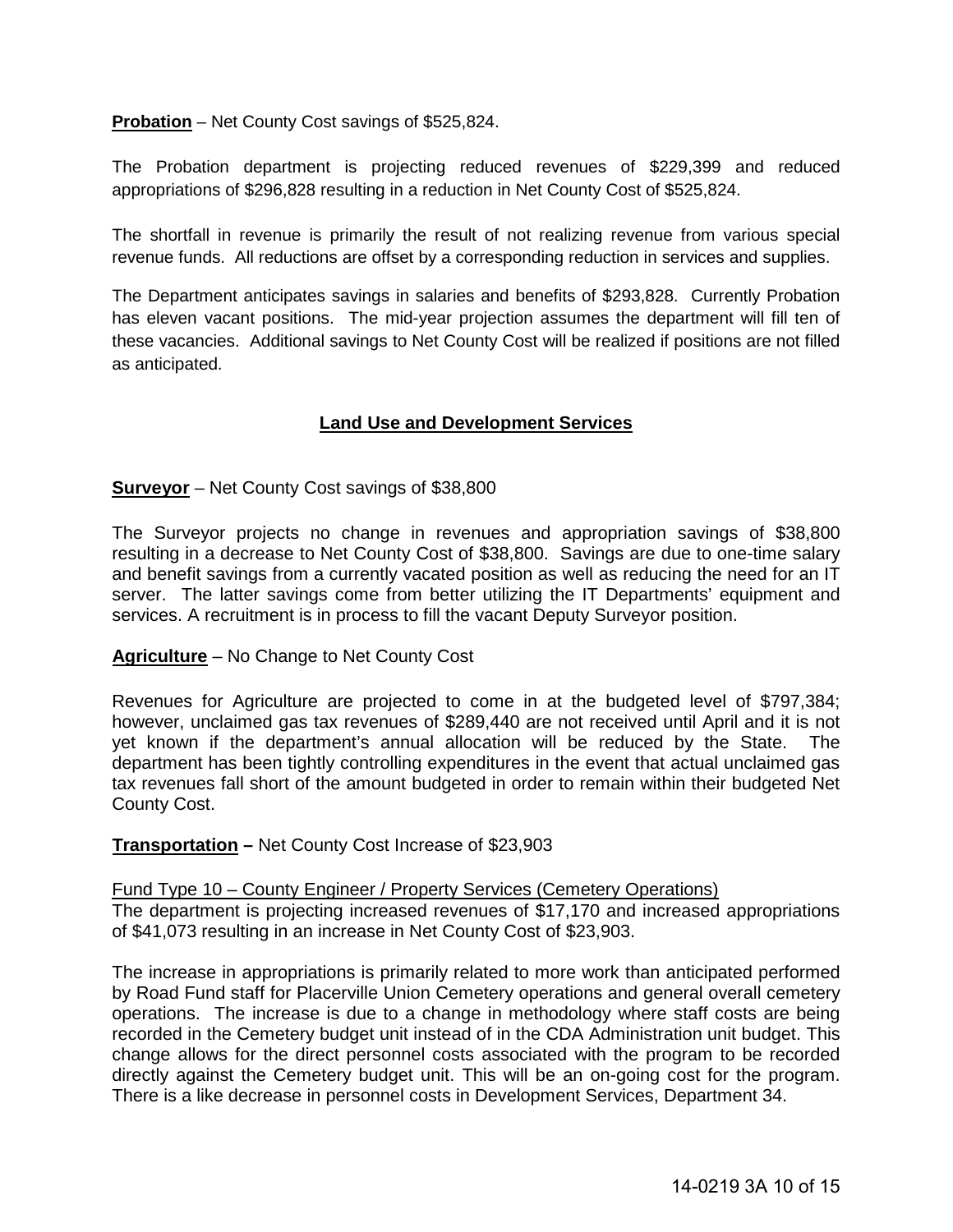# Fund Type 11 – Road Fund, Capital Improvement Program, Erosion Control

The department is projecting a decrease in revenues and expenditures of \$5,073,451. The department projects a use of fund balance of \$674K resulting in a year end fund balance of approximately \$4.6M.

Approximately \$1.7M of the decrease is related to the capital program due to delayed or advanced timing on start of construction and acquisition of right of way on several projects. These changes were brought before the Board on February 11, 2014.

The department anticipates \$1.2M in salary savings due to vacancies and a decrease in the use of temporary employees. Additional savings of \$650K will be realized due to a delay in the construction of the wash rack at the Headington facility. These funds will be re-budgeted for construction in FY 2014-15. A capital lease for the purchase of heavy equipment will not be pursued this Fiscal Year resulting in a \$770K decrease in expenditures relating to the capital lease purchase and retirement of debt. Finally the department is not anticipating using any contingency resulting in \$510K of savings.

# Fund Type 12 - Special Districts

Total revenues and expenditures are projected to be \$691,029 less than budgeted. This reduction is primarily due to the elimination of two motor grader capital lease purchases and the conversion of one to a direct fixed asset purchase in the West Shore Snow Removal Zone of Benefit.

#### Fund Type 31 – Airports & SLT Transit

Total revenues and expenditures for Airports are projected to decrease by \$281,902. This decrease is primarily related to the capital program due to delayed starts. Funds will be rebudgeted in FY 2014-15.

#### Fund Type 32 - Fleet Operations

Revenues and expenditures for the Fleet program are projected to be \$131,143 less than budgeted. Revenues are based on current vehicle usage to date. Expenditure decreases consist primarily of appropriation of contingency funds of \$95,000 not being needed during FY 2013-14.

# **Development Services – Fund Type 10** – Net County Cost savings of \$1,399,069

The department is projecting a decrease in revenues of \$691,970 and expenditures of \$2,091,039 resulting in a decrease to Net County Cost of \$1,399,069.

Revenues from permit fees are anticipated to exceed budget by approximately \$1M due to increased activity from development. This increase is offset with several decreases in revenues. Interfund revenue from the Road Fund is anticipated to decrease \$420K due to a change in methodology from direct billing for CDA Administration to an allocation methodology based on direct salary dollars resulting in a shift of costs from the Road Fund to Development Services. Reimbursement revenues for consultant services related to developer EIR projects are expected to decrease by \$700K (offset with a decrease in professional services expenditures).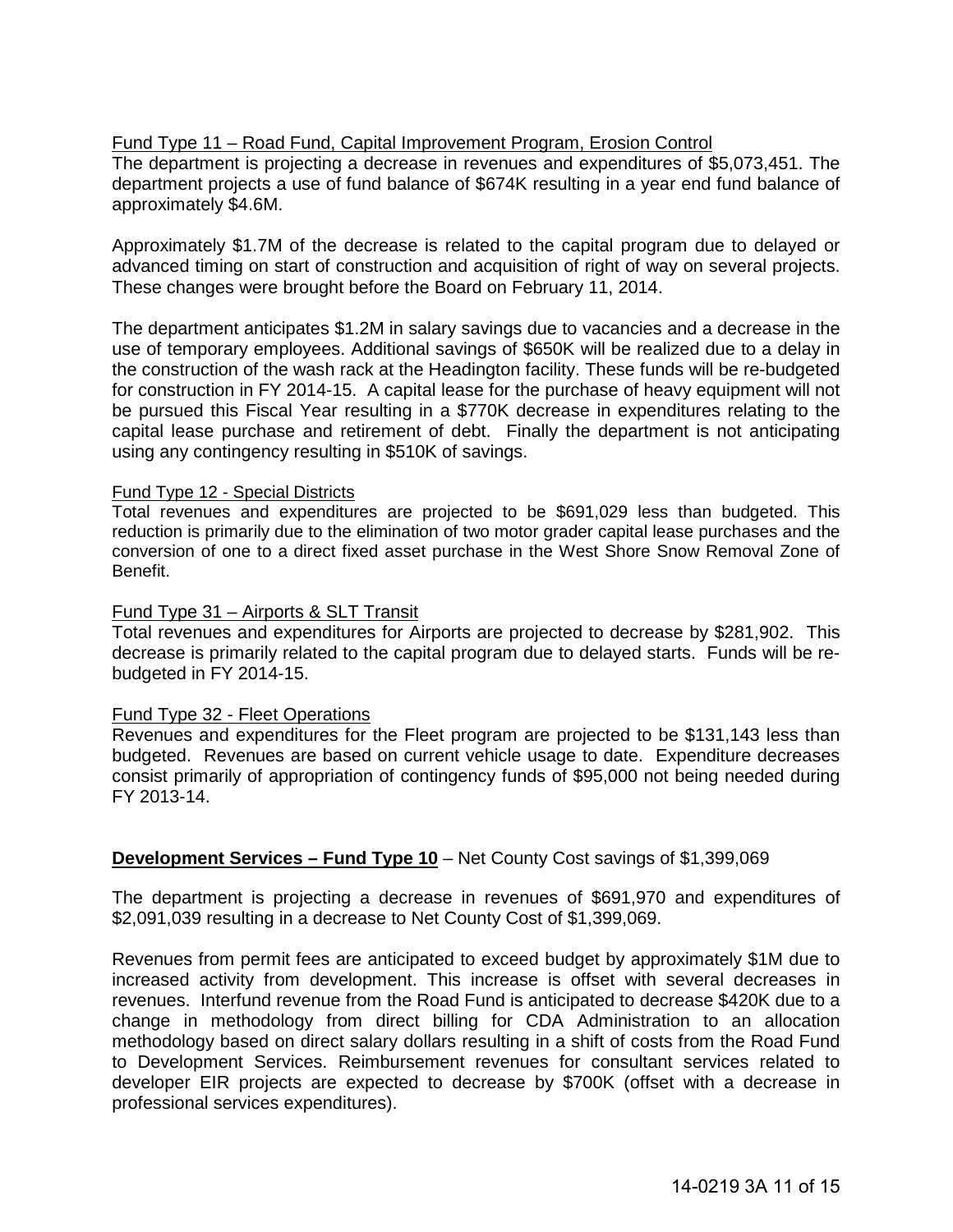The department is projecting salary savings of \$750K due to vacancies. Remaining savings are related to a decrease in professional services primarily related to pass through EIR consultant costs. Other savings are related to EIR's for the TGPA/Zoning Code update and will need to be re-budgeted in FY 2014-15.

#### **Environmental Management** – No change to Net County Cost

#### Fund Type 10 – No change to Net County Cost

Revenues and expenditures are projected to increase \$139,288 resulting in no change to Net County Cost. This projected increase is primarily due to the change in methodology for the allocation of the Community Development Agency Administration costs. These costs will be charged directly to the individual units and programs versus interfund transfers.

#### Fund Type 12 – Special Revenue

Revenues and expenditures are projected to decrease by \$1,399,468. The department anticipates a use of fund balance of approximately \$1.1M. Savings are primarily due to \$440K in salary savings related to vacancies decreased use of temporary employees. Additional savings are in professional service contracts (\$510K), and maintenance costs for the landfill (\$220K), and use of contingency (\$210K).

# **Air Quality Management District –** No change to Net County Cost

# **Health and Human Services**

# **Health and Human Services Agency (HHSA)**

#### **HHSA Administration – Fund Type 10 –** Net County Cost increase of \$1.1M

The HHSA Administration Division was created in July 2013 to provide efficiencies in administrative and fiscal support to all the various programs across the agency. The division passes these fiscal and administrative costs to programs within the agency based on direct program salaries. In order to spread these costs the Department had to create an Indirect Cost Rate Plan (ICRP) based on budgeted numbers vs. actual costs because there were not any prior year actuals to use. An ICRP basically takes the total cost of the administrative division and divides this by the budgeted direct salaries of the various departments within HHSA to arrive at an indirect percentage that is applied to the actual direct salaries of Social Services, Community Services, Public Health and Mental Health to spread the costs of the combined administrative division. Due to vacant positions in these various programs, there are fewer direct salaries than budgeted, so full cost recovery is not possible in FY 2013-14. The Department is anticipating a shortfall of approximately \$1.1M. This shortfall will be carried forward and included in the rate development for FY 2014-15. Therefore, there should be a surplus in FY 2014-15 to make up for the shortfall in FY 2013-14. This issue should not occur again because future rates will be built on actuals vs. budget ensuring more accurate cost recovery.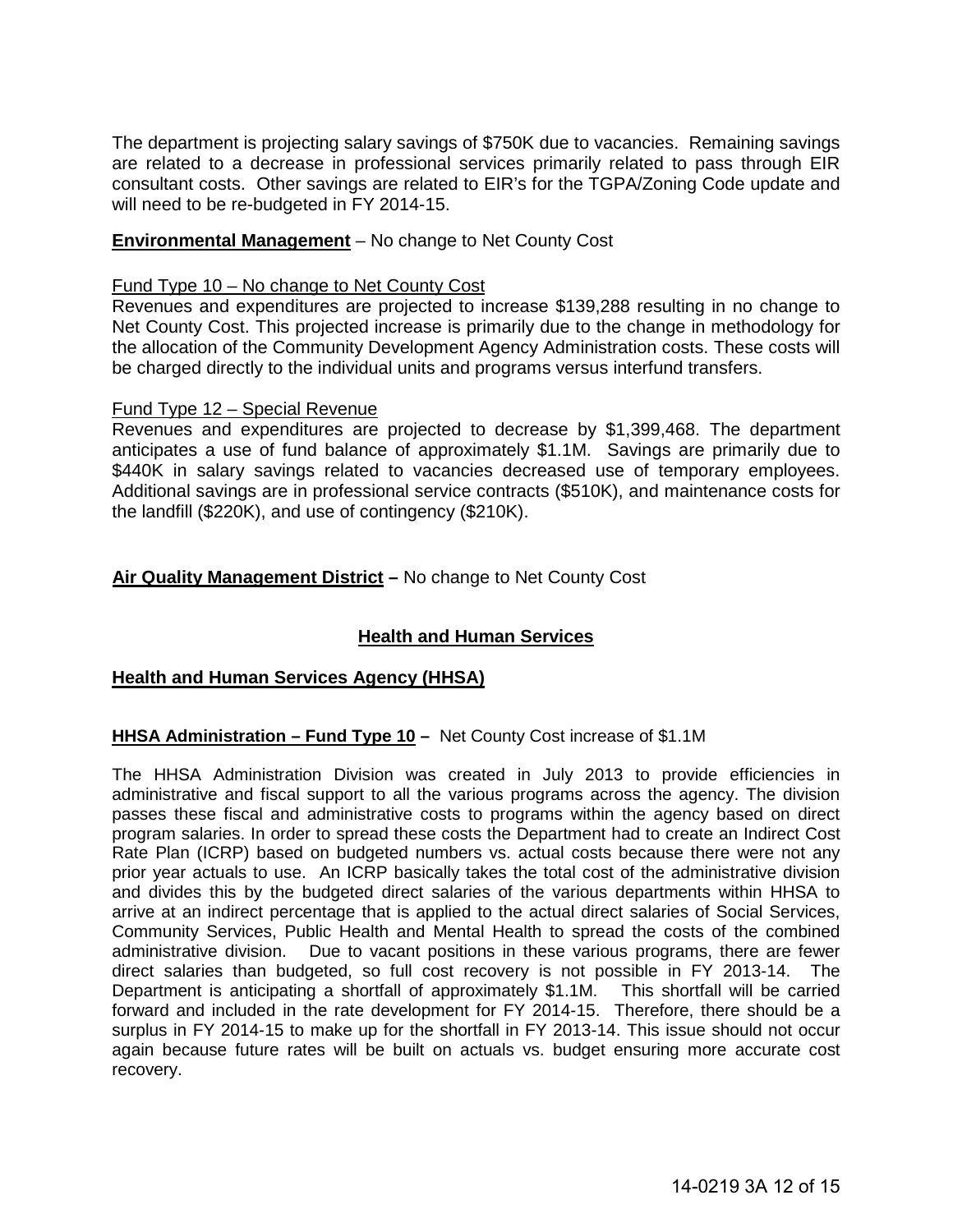**Public Health** – General Fund contribution savings of \$491,800

# General Fund – Fund Type 10 (Animal Services) – No change to Net County Costs

The department is projecting decreased revenues and appropriations of \$45,948 resulting in no change to Net County Cost.

# Public Health Programs – Fund Type 11 - General Fund contribution savings of \$491,800

The Department estimates decreased revenues and appropriations of \$6,547,915. The major decrease in revenues is related to a reduced use of fund balance. The Department budgets 100% of their available fund balance which was \$6.7M in FY 2013-14. The Department is projecting a use of fund balance of \$429K. The decrease in appropriations is primarily related to no planned use of contingency (\$5M) and savings in services and supplies (\$763K) related to reduced use of professional service contracts and special project expenses and salary savings (\$727K) from position vacancies.

The Jail Medical program, Juvenile Hall Medical program and EMS program all receive contributions from the General Fund. These programs are projected to have a savings of approximately \$491K primarily related to reduced medical costs due to fewer medical emergencies than budgeted in the Jail/Juvenile Hall Medical program. However, this projection could change with an increase in medical emergencies. Staff monitors these accounts closely.

# Special Districts – Fund Type 12 (CSA 3 and CSA 7)

CSA 7 and Ambulance Billing are projected to have revenues of \$10.6M and expenditures of \$11.9M resulting in a use of fund balance of \$1.3M, which is approximately \$200,000 higher than anticipated. With the uncertainty of CSA 7 receiving future revenue from the Miwok tribe, the department has projected use of additional fund balance for continued operations. Within CSA 3 revenues and expenditures are projected to be approximately \$2.5M with no use of fund balance.

# *Realignment 1991 Funding – Public Health*

Realignment growth is typically received after the Addenda budget is adopted. In reviewing anticipated FY 2012-13 growth, which is received during FY 2013-14, the department has estimated an increase in realignment revenue of approximately \$670,000 and \$184,000 in vehicle license fees (VLF). Mental Health will receive 10% of the total amount, approximately \$85,000 due to the 10% transfer authority included in the addenda budget. A budget transfer will be presented to the Board of Supervisors for the increase in revenues and appropriations.

# **Mental Health** – No change to Net County Cost

Midyear projections for the Mental Health Division (MHD) reflect the combined total of traditional programs and Mental Health Services Act (MHSA) programs. Total revenues for the department are projected at \$17.9M and expenditures at \$16.9M resulting in an increase in fund balance of \$1M to MHSA programs.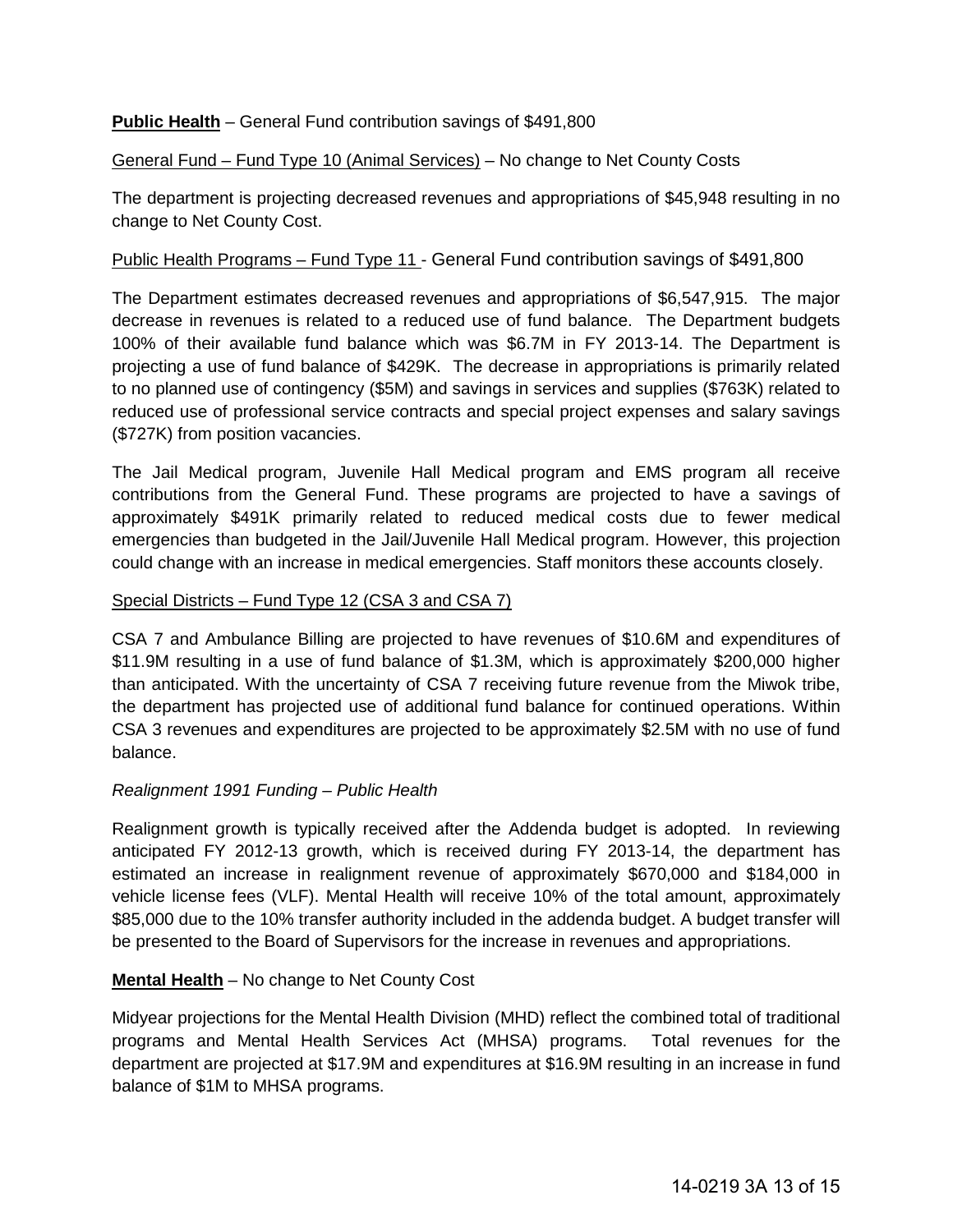# Mental Health Traditional Programs

The traditional Mental Health revenues are projected at \$9.7M with appropriations of \$10.7M, resulting in a 100% use of fund balance of \$1M. The program is not sustainable and cost saving measures need to be taken. The Department has been undergoing fundamental program changes in staffing to best utilize resources and optimize billing practices. The Chief Administrative Office will be working closely with the department to monitor traditional Mental Health programs

The department anticipates that a use of Mental Health contingency may be necessary for the following reasons:

- 1. Contract Appropriations: MHD has experienced an increase in adult residential client placements to contracted facilities, but is still expected to remain within budgeted contract appropriations. This could change if long-term placements continue to increase.
- 2. Medi-Cal Revenues: MHD has been working vigorously to restructure service delivery and fill employee vacancies in order to increase Medi-Cal billable services. The majority of employee vacancies were filled by December 30, 2013. For the month of January, HHSA has seen an increase in services provided to MHSA clients and will continue to monitor services by pay period to ensure the trends continues. Traditional outpatient expenses should yield budgeted Medi-Cal revenue.
- 3. Psychiatric Health Facility (PHF): The PHF revenues are projected to be less than budgeted due to decreases in Medi-Cal and other county revenues as a result of the temporary reduction of out-of-county patients utilizing the facility during the first quarter. This is the primary reason for the one-time increased use of fund balance.

# Mental Health Services Act (MHSA) Programs

MHSA programs are projected to have revenues of \$7.2M and appropriations of \$6.2M resulting in an increase in fund balance of approximately \$1M. Savings are due to the late start in initiating programs due to the adoption of the FY 2013-14 MHSA plan in December. As a reminder, MHSA plan updates have historically been one year or more behind schedule. Currently, HHSA is working to complete the FY 2014-15 update, which will be finalized prior to the start of the fiscal year.

# **Human Services** – General Fund contribution savings of \$121,058

# Social Services Division (Fund Type 10) – No change to Net County Cost

The Social Services Division (SSD) projects an increase in revenues and appropriations of \$1.35M. The revenue increase is due to a rise in funding allocations in eligibility programs for CalFresh and Foster Care, and an increase in CalWORKS Employment Services Single Allocation. The department will be returning to the board requesting an increase in salaries and benefits to add 6 staff, which will help with case growth and additional case management requirements (e.g. quality assurance and mandated application review deadlines). Of the